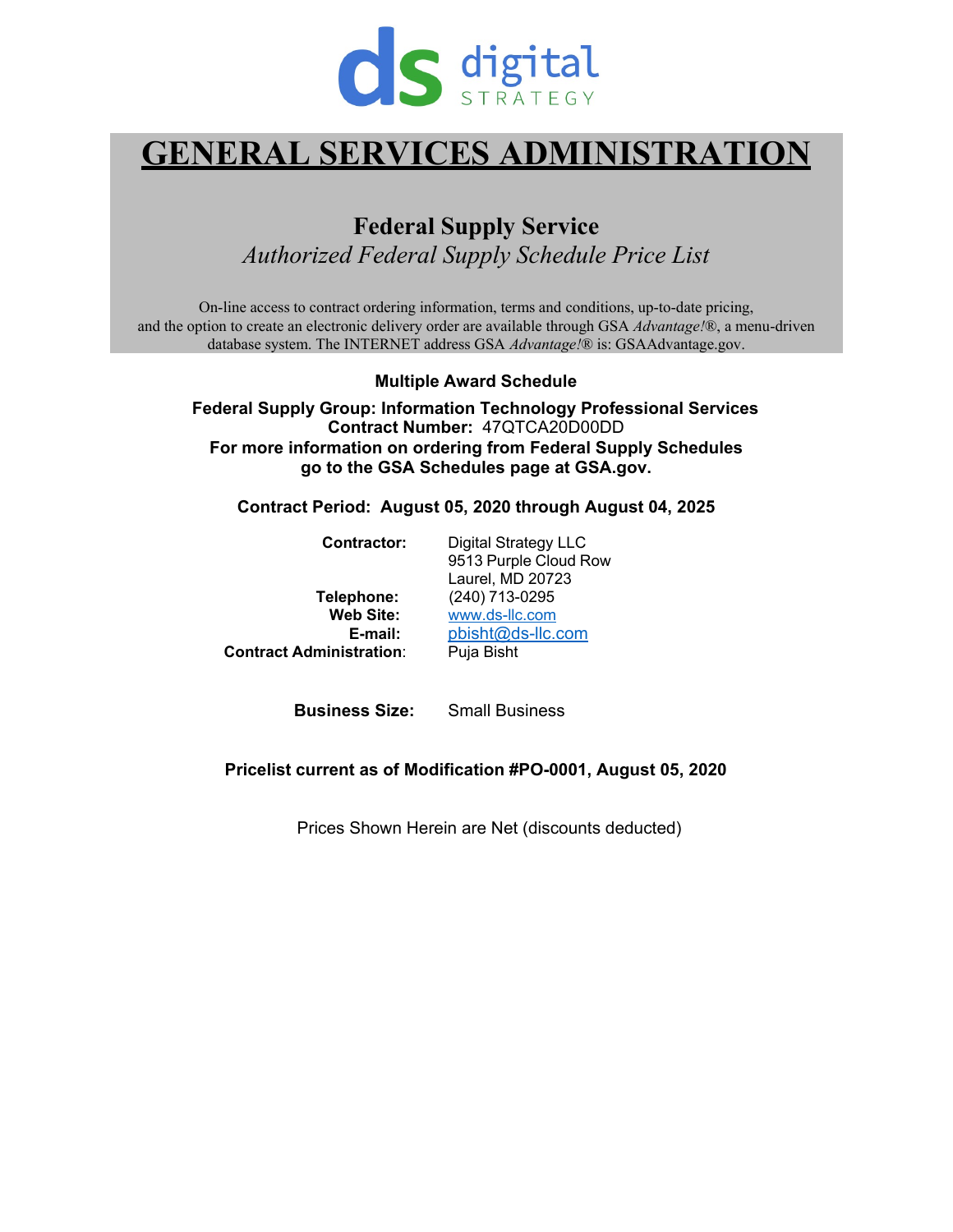### **CUSTOMER INFORMATION:**

**1a. Table of Awarded Special Item Number(s) with appropriate cross-reference to page numbers:**

| <b>SIN</b> | <b>Recovery</b> | <b>SIN Description</b>                       |
|------------|-----------------|----------------------------------------------|
| 54151S     | 54151S-RC       | Information Technology Professional Services |
| <b>OLM</b> | OLM-RC          | <b>Order Level Materials</b>                 |

- **1b. Identification of the lowest priced model number and lowest unit price for that model for each special item number awarded in the contract. This price is the Government price based on a unit of one, exclusive of any quantity/dollar volume, prompt payment, or any other concession affecting price. Those contracts that have unit prices based on the geographic location of the customer, should show the range of the lowest price, and cite the areas to which the prices apply.**
- **1c. If the Contractor is proposing hourly rates a description of all corresponding commercial job titles, experience, functional responsibility and education for those types of employees or subcontractors who will perform services shall be provided. If hourly rates are not applicable, indicate "Not applicable" for this item.**
- **2. Maximum Order:**

| <b>SINs</b> | Maximum Order |
|-------------|---------------|
| 54151S      | \$500,000     |
| OL M        | \$250.000     |

- **3. Minimum Order:** \$100.00
- **4. Geographic Coverage (delivery Area):** Domestic only
- **5. Point(s) of production (city, county, and state or foreign country):** Same as company address
- **6. Discount from list prices or statement of net price:** Government 1% BOA 0%.
- **7. Quantity discounts:** None
- **8. Prompt payment terms:** Net 30 days. Note: Prompt payment terms must be followed by the statement "Information for Ordering Offices: Prompt payment terms cannot be negotiated out of the contractual agreement in exchange for other concessions."
- **9. Foreign items (list items by country of origin):** None

**10a.Time of Delivery (Contractor insert number of days):** Specified on the Task Order

**10b.Expedited Delivery. The Contractor will insert the sentence "Items available for expedited delivery are noted in this price list." under this heading. The Contractor may use a symbol of its choosing to highlight items in its price list that have expedited delivery:** Contact Contractor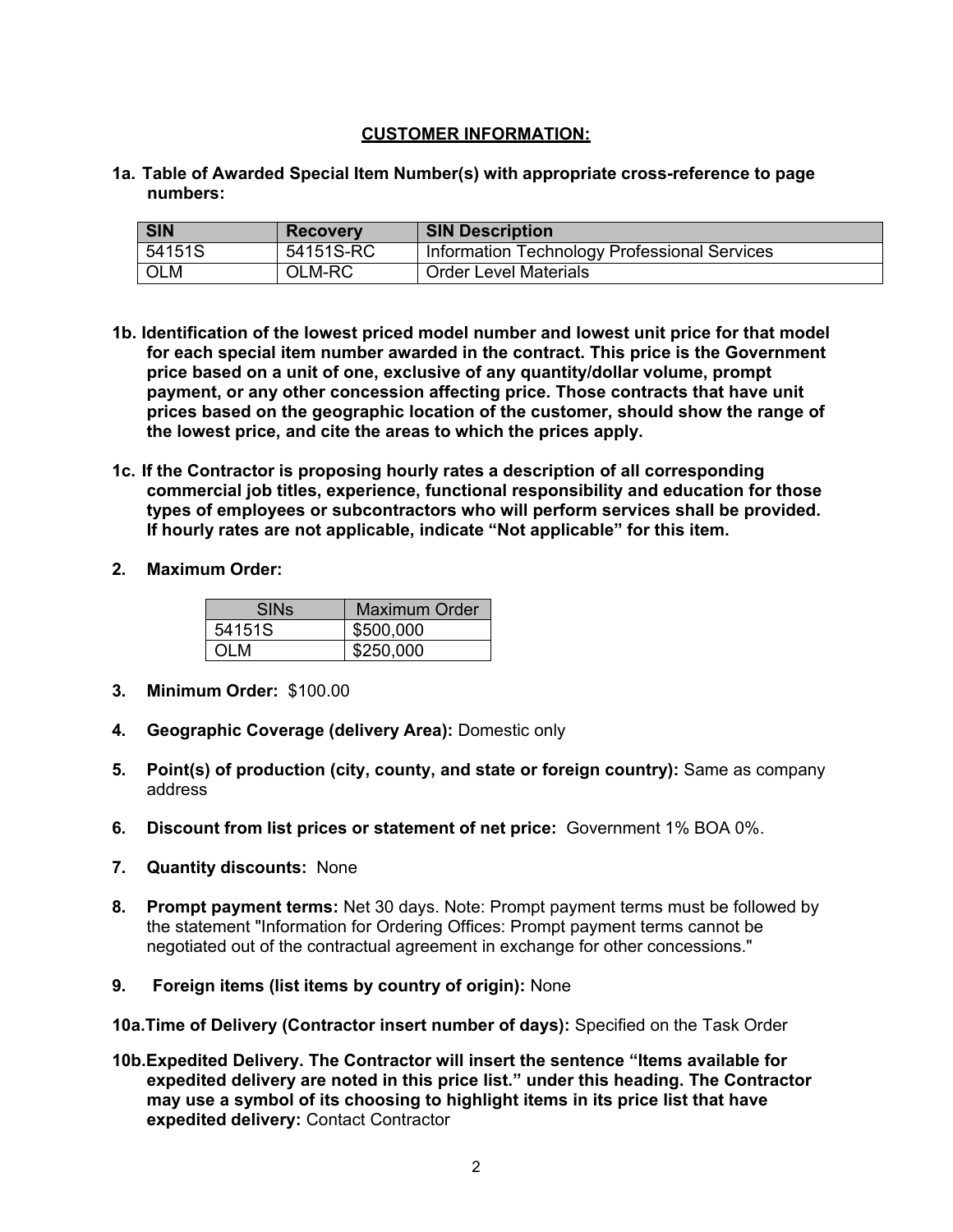- **10c.Overnight and 2-day delivery. The Contractor will indicate whether overnight and 2 day delivery are available. Also, the Contractor will indicate that the schedule customer may contact the Contractor for rates for overnight and 2-day delivery:** Contact Contractor
- **10d.Urgent Requirements. The Contractor will note in its price list the "Urgent Requirements" clause of its contract and advise agencies that they can also contact the Contractor's representative to effect a faster delivery:** Contact Contractor
- **11. F.O.B Points(s):** Destination
- **12a.Ordering Address(es):** Same as Contractor
- **12b.Ordering procedures: For supplies and services, the ordering procedures, information on Blanket Purchase Agreements (BPA's) are found in Federal Acquisition Regulation (FAR) 8.405-3.**
- **13. Payment address(es):** Same as company address
- **14. Warranty provision.:** Contractor's standard commercial warranty.
- **15. Export Packing Charges (if applicable):** N/A
- **16. Terms and conditions of rental, maintenance, and repair (if applicable):** N/A
- **17. Terms and conditions of installation (if applicable):** N/A

**18a. Terms and conditions of repair parts indicating date of parts price lists and anydiscounts from list prices (if applicable):** N/A

**18b.Terms and conditions for any other services (if applicable):** N/A

- **19. List of service and distribution points (if applicable):** N/A
- **20. List of participating dealers (if applicable):** N/A
- **21. Preventive maintenance (if applicable):** N/A
- **22a. Special attributes such as environmental attributes (e.g., recycled content, energy efficiency, and/or reduced pollutants).** N/A
- **22b. If applicable, indicate that Section 508 compliance information is available on Electronic and Information Technology (EIT) supplies and services and show where full details can be found (e.g. contractor's website or other location.) The EIT standards can be found at: [www.Section508.gov/.](http://www.section508.gov/)**
- **23. Data Universal Numbering System (DUNS) number:** 081072403
- **24. Notification regarding registration in System for Award Management (SAM) database.** Registered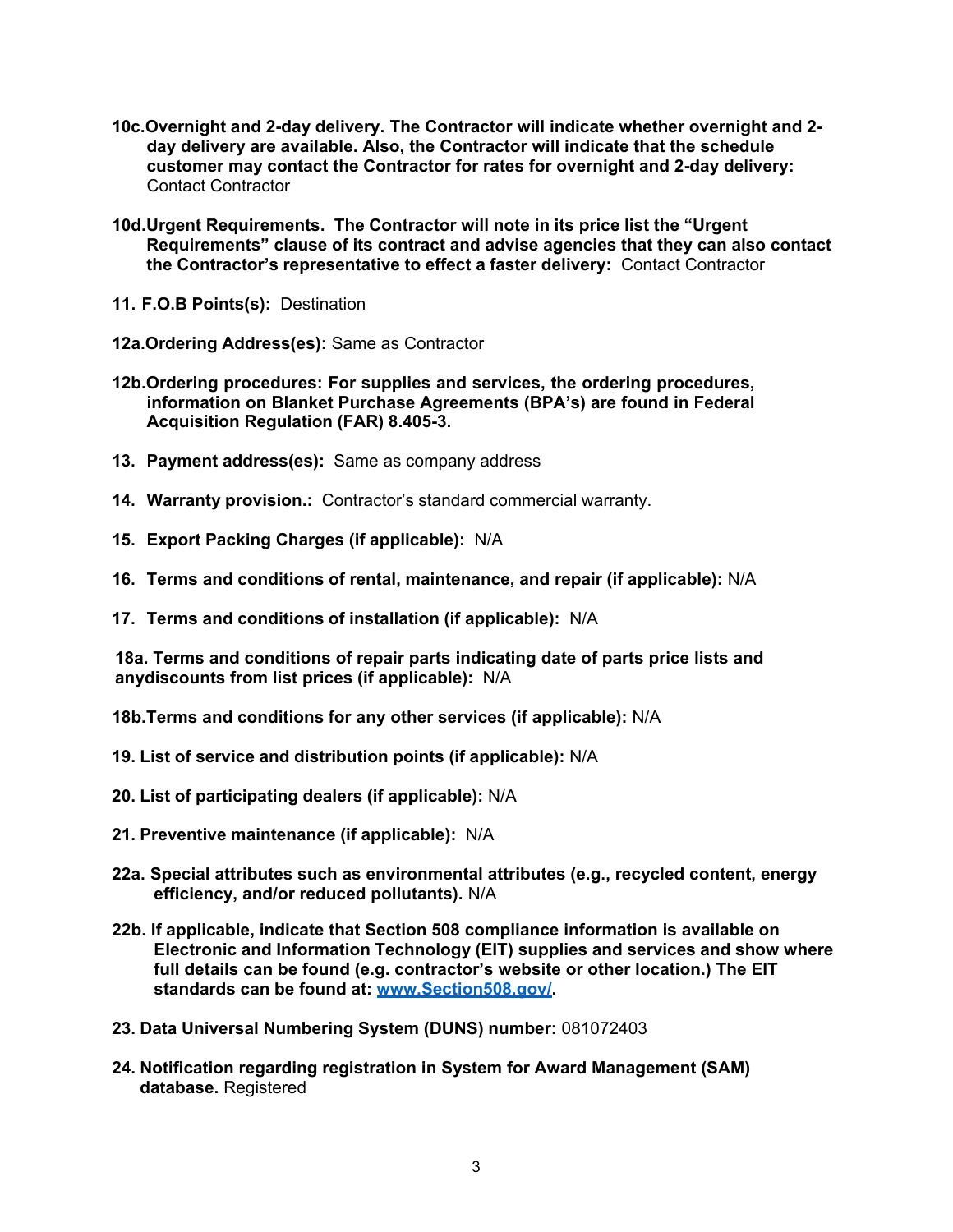|                                  | <b>GSA PRICE</b><br>+ IFF Year 1 | <b>GSA PRICE</b><br>+ IFF Year 2 | <b>GSA</b><br><b>PRICE +</b><br><b>IFF Year</b> | <b>GSA</b><br><b>PRICE +</b><br><b>IFF Year</b> | <b>GSA</b><br><b>PRICE +</b><br><b>IFF Year</b> |
|----------------------------------|----------------------------------|----------------------------------|-------------------------------------------------|-------------------------------------------------|-------------------------------------------------|
| <b>Labor Category</b>            |                                  |                                  | 3                                               |                                                 | 5                                               |
| Project Manager                  | \$                               | \$                               | 151.47                                          | 155.26                                          | \$                                              |
|                                  | 144.17                           | 147.78                           | \$                                              | \$.                                             | 159.14                                          |
| <b>Business Analyst - Junior</b> | \$                               | 79.96                            | \$                                              | \$                                              | \$                                              |
|                                  | 78.01                            | \$                               | 81.95                                           | 84.00                                           | 86.10                                           |
| <b>Business Analyst - Mid</b>    | \$                               | \$                               | \$                                              | \$                                              | \$                                              |
|                                  | 84.92                            | 87.04                            | 89.22                                           | 91.45                                           | 93.73                                           |
| <b>Business Analyst - Senior</b> | \$                               | \$                               | \$                                              | \$                                              | \$                                              |
|                                  | 87.88                            | 90.08                            | 92.33                                           | 94.64                                           | 97.00                                           |
| Quality Assurance Analyst -      | \$                               | 68.24                            | \$                                              | \$                                              | \$                                              |
| Junior                           | 66.57                            | \$                               | 69.94                                           | 71.69                                           | 73.48                                           |
| Quality Assurance Analyst -      | \$                               | 79.96                            | \$                                              | \$                                              | \$                                              |
| Mid                              | 78.01                            | \$                               | 81.95                                           | 84.00                                           | 86.10                                           |
| Software Engineer - Mid          | \$<br>130.34                     | \$133.60                         | \$<br>136.94                                    | \$<br>140.36                                    | \$<br>143.87                                    |
| Software Engineer - Senior       | \$                               | \$                               | \$                                              | \$                                              | \$                                              |
|                                  | 144.17                           | 147.78                           | 151.47                                          | 155.26                                          | 159.14                                          |
| Data Analyst - Junior            | \$                               | \$                               | \$                                              | \$                                              | \$                                              |
|                                  | 66.57                            | 68.24                            | 69.94                                           | 71.69                                           | 73.48                                           |
| Data Analyst - Senior            | \$                               | \$                               | \$                                              | \$                                              | \$                                              |
|                                  | 89.24                            | 91.47                            | 93.76                                           | 96.10                                           | 98.51                                           |
| Database Administrator           | \$                               | \$                               | \$                                              | \$                                              | \$                                              |
|                                  | 89.24                            | 91.47                            | 93.76                                           | 96.10                                           | 98.51                                           |

The rates shown below include the Industrial Funding Fee (IFF) of 0.75%.

**Service Contract Act:** The Service Contract Labor Standards, formerly the Service Contract Act (SCA), is applicable to this contract as it applies to the entire Multiple Award Schedule and all services provided. While no specific labor categories have been identified as being subject to Service Contract Labor Standards due to exemptions for professional employees (FAR 22.1101, 22.1102 and 29 CRF 541.300), this contract still maintains the provisions and protections for SCA eligible labor categories. If and / or when the contractor adds SCA labor categories / employees to the contract through the modification process, the contractor must inform the Contracting Officer and establish a SCA matrix identifying the GSA labor category titles, the occupational code, SCA labor category titles and the applicable WD number. Failure to do so may result in cancellation of the contract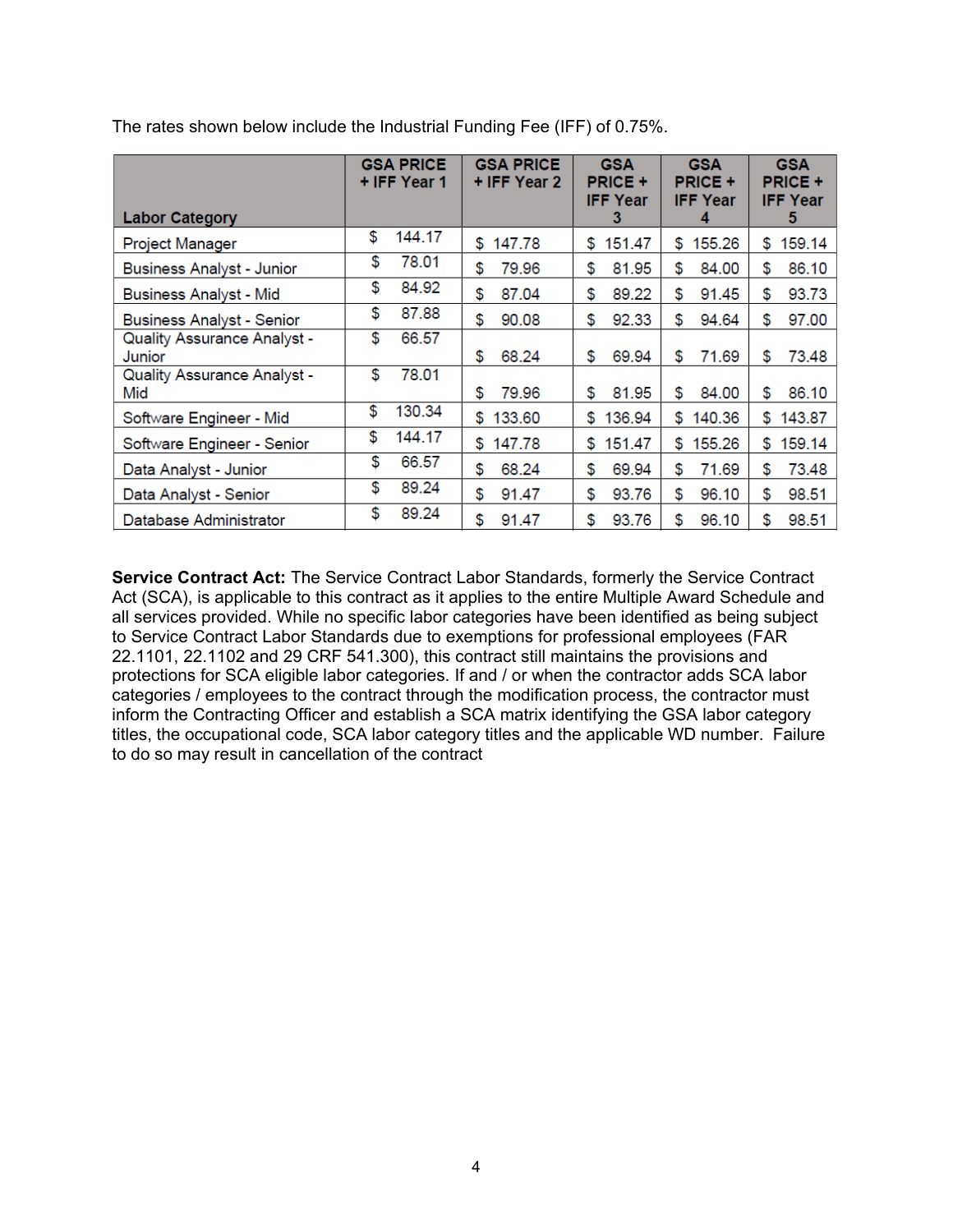

## **Project Manager**

Minimum Years of Experience: Ten (10) years of related experience

Functional Responsibility: Performs day-to-day management of contract support operations, possibly involving multiple tasks and groups of personnel at multiple locations, on a single project. Demonstrates skills in the scope of work encompassed by the task order; provides technical guidance to the project team in performance of the work and reviews the quality of all work products. Organizes, directs, and coordinates the planning and production of all contract support activities. Responsible for staffing, project planning, project financials, and staff direction and oversight. The Project Manager maintains and manages the client interface at the COTR levels of the client organization. Assists the IT Program Manager as required in managing contract performance.

Minimum Education: Bachelor's Degree

## **Business Analyst – Junior**

Minimum Years of Experience: Four (4) years of related experience Functional Responsibility: Possess knowledge of applying analytic methodologies and principles to address client's needs. Supports analyst functions including data collection, interviewing, data modeling, project testing, and creation of performance measurements to support project objectives. Conducts activities in support of project team's objectives. Works closely with other IT Analysts, Task Leads, or IT Project Managers.

Minimum Education: Bachelor's Degree

### **Business Analyst - Mid**

Minimum Years of Experience: Six (6) years of related experience

Functional Responsibility: Possesses demonstrated knowledge and experience applying analytic methodologies and principles to address client needs. Applies analytic techniques in the evaluation of project objectives and contributes to the implementation of strategic direction. Performs analyst functions including data collection, interviewing, data modeling, project testing, and creation of performance measurements to support project objectives. Conducts activities in support of project team's objectives. Works closely with other IT Analysts, Task Leads, or IT Project Managers. Directs the activities of junior staff as necessary.

Minimum Education: Bachelor's Degree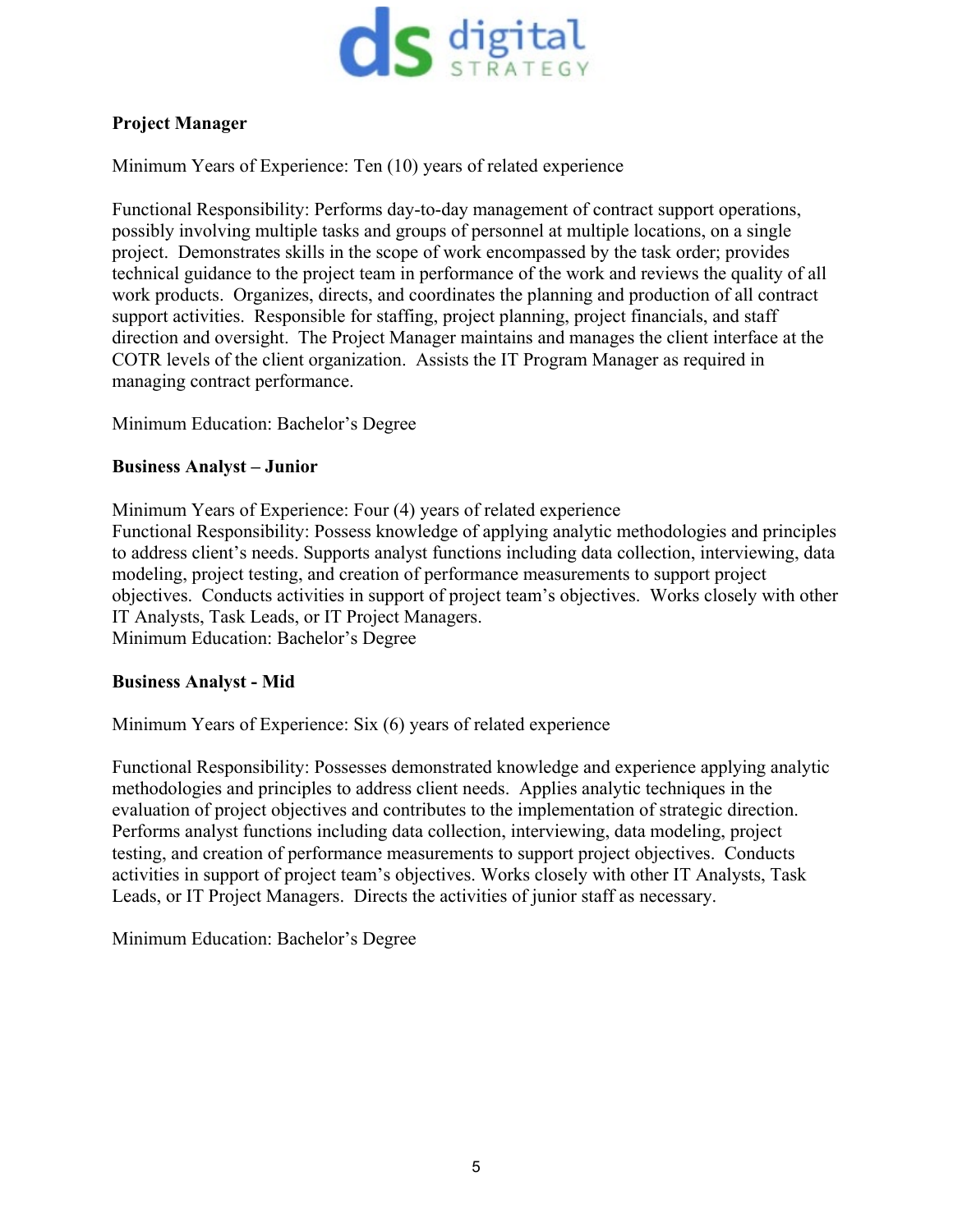

#### **Business Analyst – Senior**

Minimum Years of Experience: Eight (8) years of related experience

Functional Responsibility: Senior expert with extensive knowledge and experience developing and applying analytic methodologies and principles and is recognized as a leader within MOBIS functions. Leads the application of analytic techniques and helps define project objectives and strategic direction. Is responsible for providing leadership and vision to client and project teams around the methodology. Resolves complex problems, which require an in-depth knowledge of analytic methodologies and principles. Directs the activities of more junior IT Analysts or other staff as necessary on activities related to the application of analytical techniques and methodologies.

Minimum Education: Bachelor's Degree

### **Quality Assurance Analyst – Junior**

Minimum Years of Experience: Two (2) years of related experience Functional Responsibility: Proficiency with Quality Assurance methodology, processes and deliverables. Designs, writes, and executes effective manuals and automated test cases and creates test data as needed to execute and validate test cases based upon system requirements. Performs work in an agile environment that employs continuous integration processes and automated testing. Evaluates, recommends, and implements automated test tools and strategies. Creates training materials and provides system training, presentation and user support.

Minimum Education: Bachelor's Degree

### **Quality Assurance Analyst – Mid**

Minimum Years of Experience: Six (6) years of related experience

Functional Responsibility: Experienced and demonstrated proficiency with Quality Assurance methodology, processes and deliverables. Designs, writes, and executes effective manuals and automated test cases and creates test data as needed to execute and validate test cases based upon system requirements. Performs work in an agile environment that employs continuous integration processes and automated testing. Evaluates, recommends, and implements automated test tools and strategies. Creates training materials and provides system training, presentation and user support. Have command of the field of expertise, processes, procedures, and systems. Works to specific measurable project/organization objectives requiring operational planning skill with little direct supervision. Has considerable latitude for making decisions. Has involvement in the hiring, development, and related personnel processes. Has budgetary responsibilities and exercises crucial people skills.

Minimum Education: Bachelor's Degree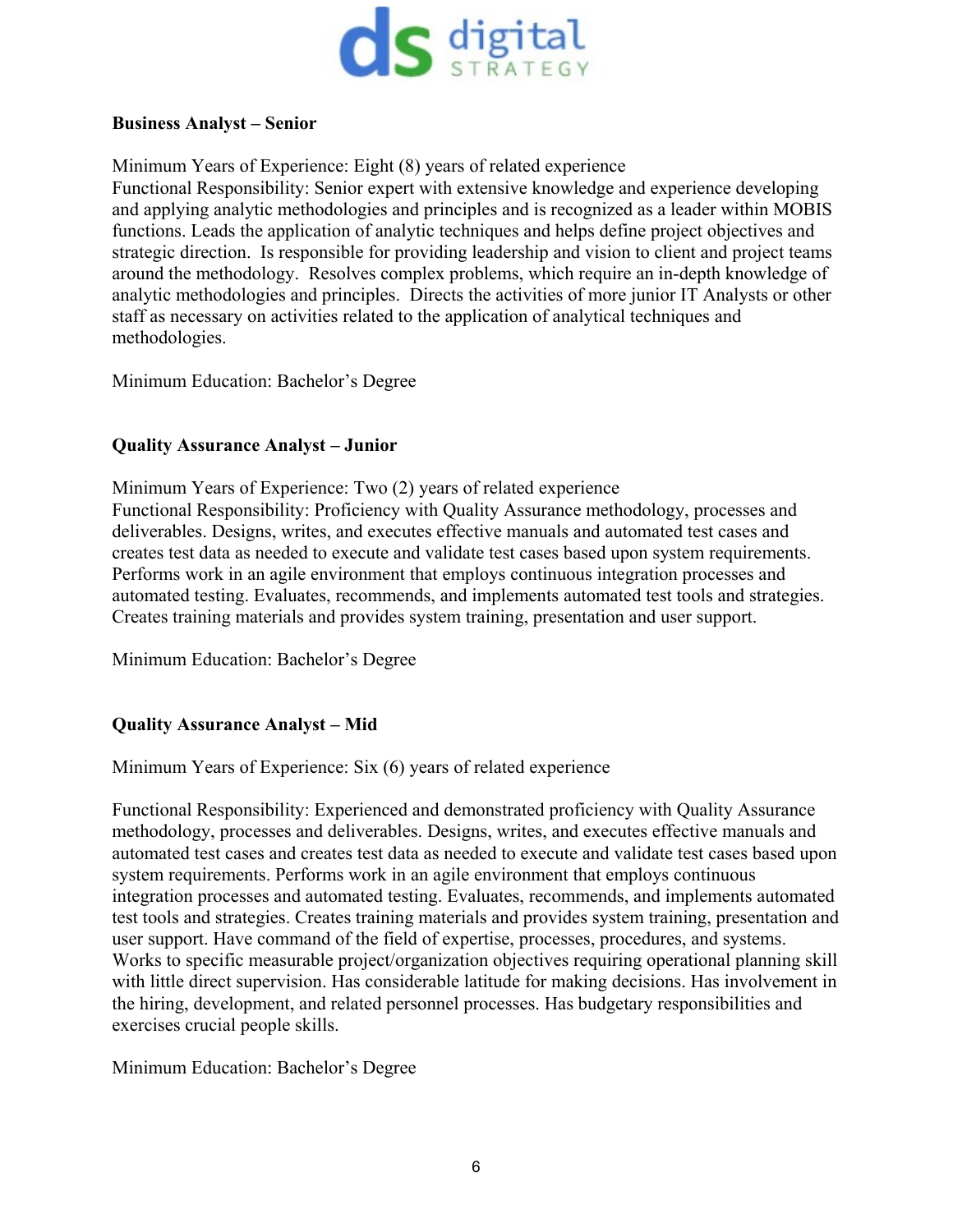

## **Software Engineer – Mid**

Minimum Years of Experience: Eight (8) years of related experience

Functional Responsibility: Responsible for developing and customizing software using modern toolsets to enhance business processes. Demonstrates solutions by developing documentation, flowcharts, layouts, diagrams, charts, and pseudo code. Develops software solutions by studying information needs; conferring with users; studying systems flow, data usage, and work processes; investigating problem areas; following the software development lifecycle. Provide programming services in support of custom software development, systems integration, interface development and operations and maintenance for software projects. Have skills in industry accepted programming languages, operate autonomously, and participate in agile development activities.

Minimum Education: Bachelor's Degree

## **Software Engineer – Senior**

Minimum Years of Experience: Ten (10) years of related experience Functional Responsibility: Responsible for leading and directing the development and customization of software using modern toolsets to enhance business processes. Designs software architecture and supports selection of appropriate technologies for development, based on past experience and product analysis. Demonstrates solutions by developing documentation, flowcharts, layouts, diagrams, charts, and pseudo code. Designs and develops software solutions by studying information needs; conferring with users; studying systems flow, data usage, and work processes; investigating problem areas; following the software development lifecycle. Provides programming services in support of custom software development, systems integration, interface development and operations and maintenance for software projects. Directs and conducts code review processes to ensure best practices are followed in development. Have skills in industry accepted programming languages, operate autonomously, and participate in agile development activities. May support technical interviews and provide mentoring for junior members of the team.

Minimum Education: Bachelor's Degree

### **Data Analyst – Junior**

Minimum Years of Experience: Two (2) years of related experience

Functional Responsibility: Applies knowledge and experience to obtain, integrate and report client data; develops and applies analytic methodologies and principles. Leads the application of analytic techniques and helps define project objectives and strategic direction. Resolve complex problems, which require in-depth knowledge of analytic methodologies and principles. Analyzes acquisition data, formulates conclusions and recommendations, designs and develops materials and evaluates effectiveness in accordance with stated guidelines, specifications, and models. Conducts research, data gathering, and technical reviews. Produces written deliverables to include reports, spreadsheets, databases, formal